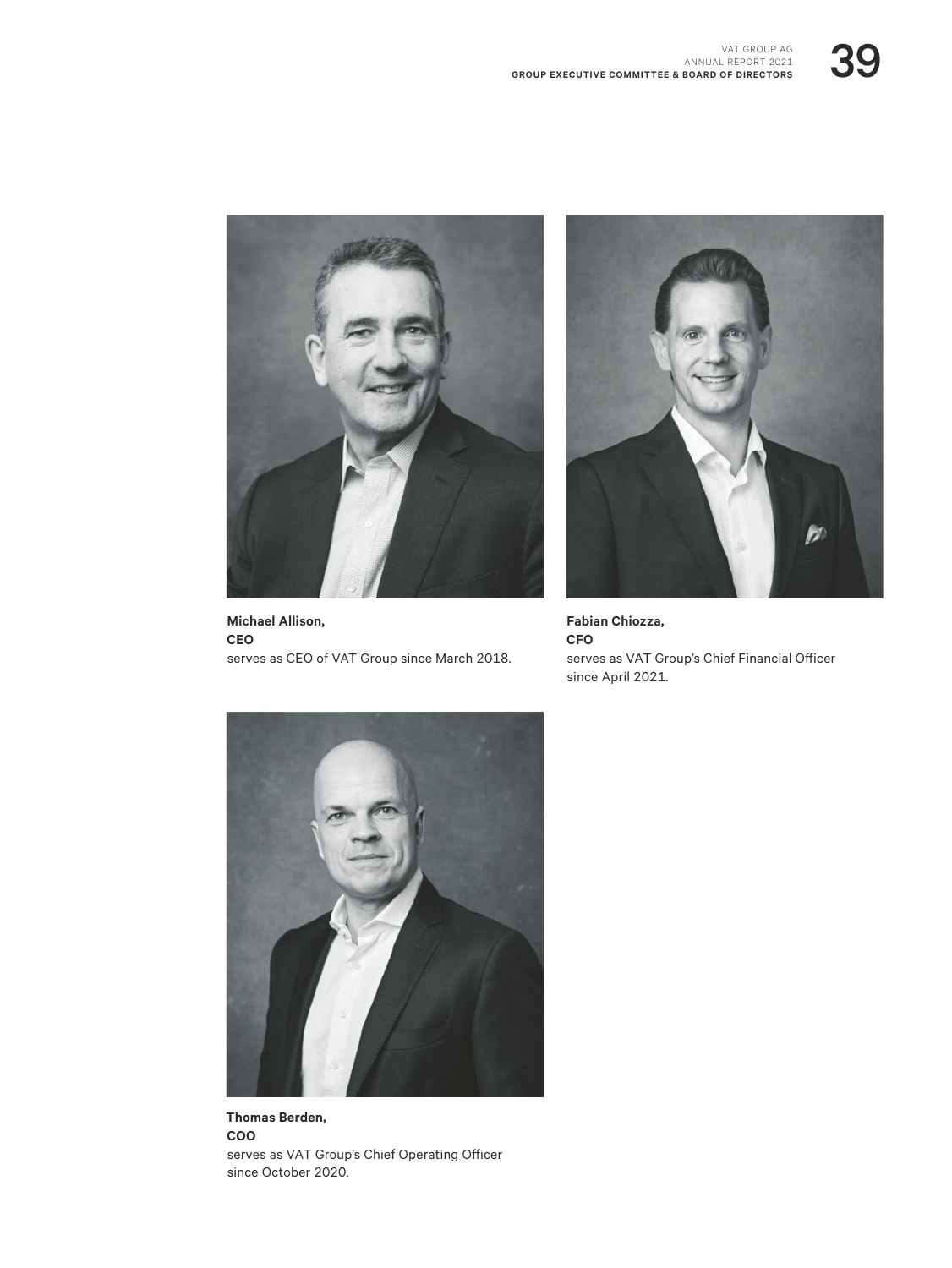## **40** VAT GROUP AG ANNUAL REPOR ANNUAL REPORT 2021 **GROUP EXECUTIVE COMMITTEE & BOARD OF DIRECTORS**



**Martin Komischke, Chairman of the Board of Directors** was elected chairman of VAT's Board of Directors in May 2017.



**Heinz Kundert, Vice-Chairman of the Board of Directors** was elected to the Board in March 2018 following three years as CEO of VAT Group.



**Libo Zhang, Member of the Board of Directors** was elected to the Board of VAT Group in March 2018.



**Urs Leinhäuser, Member of the Board of Directors** was elected to the Board in March 2016.